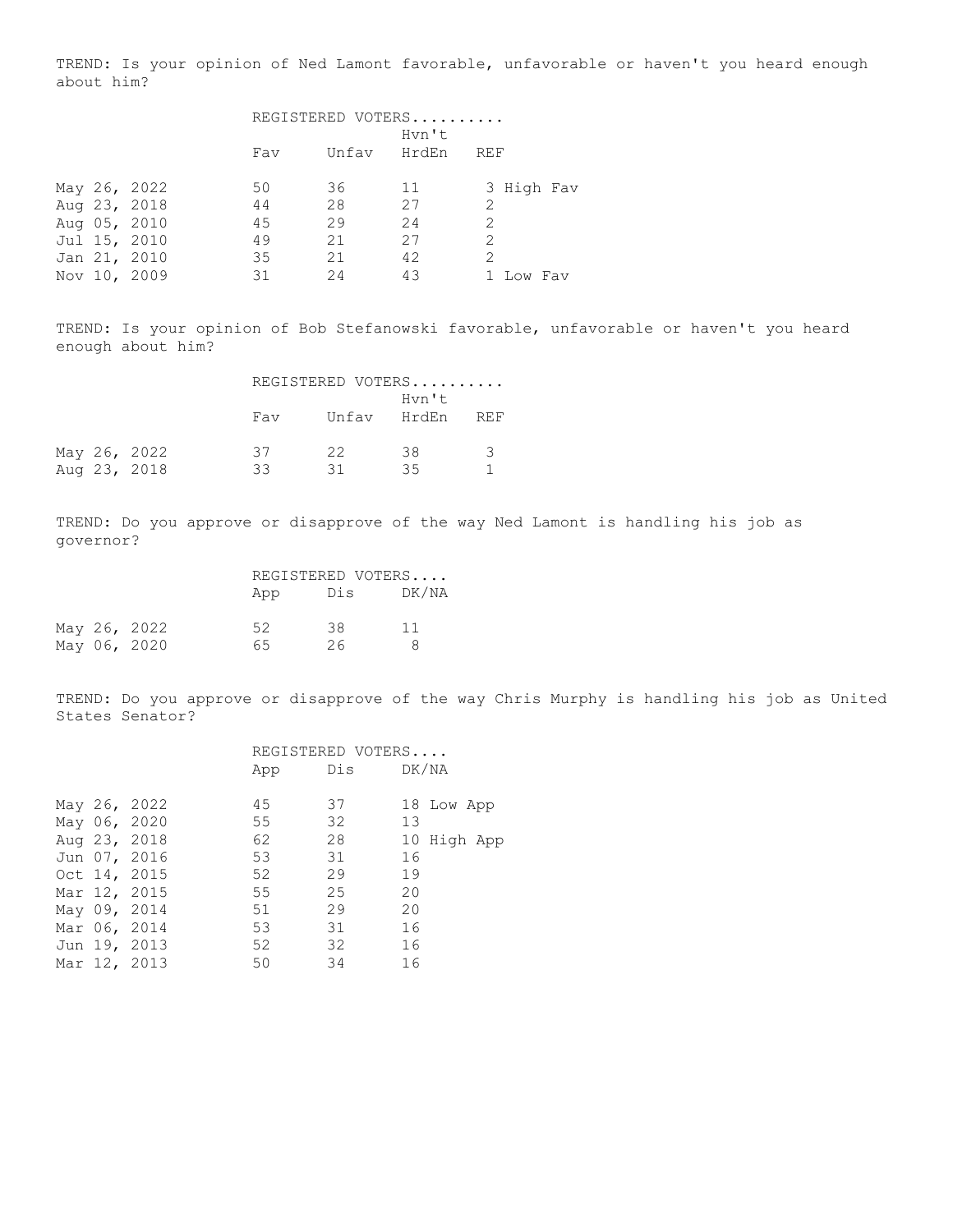TREND: Do you approve or disapprove of the way Richard Blumenthal is handling his job as United States Senator? (\* High also 64%)

|  |              |     | REGISTERED VOTERS |     |            |
|--|--------------|-----|-------------------|-----|------------|
|  |              | App | Dis DK/NA         |     |            |
|  | May 26, 2022 | 45  | 43                |     | 13 Low App |
|  | May 06, 2020 | 55  | 36                | 9   |            |
|  | Aug 23, 2018 | 61  | 32                | 7   |            |
|  | Jun 07, 2016 | 60  | 31                | 9   |            |
|  | Oct 14, 2015 | 62  | 31                | 8   |            |
|  | Mar 12, 2015 | 64  | 26                | 11  | High App   |
|  | May 09, 2014 | 64  | 26                | 10  | $^\star$   |
|  | Mar 06, 2014 | 61  | 31                | - 8 |            |
|  | Jun 19, 2013 | 62  | 28                | 10  |            |
|  | Mar 12, 2013 | 63  | 27                | 10  |            |
|  | Jun 06, 2012 | 61  | 25                | 14  |            |
|  | Apr 25, 2012 | 58  | 27                | 15  |            |
|  | Mar 22, 2012 | 64  | 23                | 14  | $^\star$   |
|  | Sep 16, 2011 | 60  | 23                | 17  |            |
|  | Jun 15, 2011 | 54  | 25                | 21  |            |
|  | Mar 09, 2011 | 49  | 25                | 26  |            |

TREND: In general, how satisfied are you with the way things are going in Connecticut today; are you very satisfied, somewhat satisfied, somewhat dissatisfied, or very dissatisfied?

|        |              |                |       | REGISTERED VOTERS |      |                          |
|--------|--------------|----------------|-------|-------------------|------|--------------------------|
|        |              | Very           | Smwht | Smwht             | Very |                          |
|        |              | sat            | sat   | dis               | dis  | DK/NA                    |
|        | May 26, 2022 | 11             | 37    | 22                | 28   | $\mathbf{1}$             |
|        | Aug 23, 2018 | 2              | 28    | 32                | 37   | $\mathbf{1}$             |
|        |              | 3              | 25    | 33                | 39   | $\overline{\phantom{a}}$ |
|        | Jun 08, 2016 |                | 32    |                   |      | Low Very+Smwht Sat       |
|        | Oct 14, 2015 | 4              |       | 31                | 32   |                          |
|        | Mar 11, 2015 | 5              | 42    | 29                | 24   | $\mathbf{1}$             |
|        | May 09, 2014 | $\overline{4}$ | 40    | 28                | 28   |                          |
|        | Mar 04, 2014 | $\overline{4}$ | 37    | 31                | 28   |                          |
|        | Jun 19, 2013 | 4              | 37    | 28                | 30   | $\mathbf{1}$             |
|        | Mar 12, 2013 | $\overline{4}$ | 36    | 31                | 28   |                          |
|        | Jun 06, 2012 | 4              | 37    | 33                | 26   |                          |
|        | Apr 25, 2012 | $\overline{2}$ | 37    | 33                | 27   | $\mathbf{1}$             |
|        | Sep 15, 2011 | 2              | 27    | 39                | 32   | $\mathbf 1$              |
|        | Jun 15, 2011 | 4              | 30    | 32                | 35   | $\qquad \qquad -$        |
|        | Mar 09, 2011 | $\mathbf{2}$   | 29    | 35                | 33   | $\mathbf{1}$             |
|        | Jul 15, 2010 | $\mathfrak{Z}$ | 38    | 37                | 22   | $\mathbf{1}$             |
|        | Jun 10, 2010 | $\overline{2}$ | 42    | 36                | 19   | $\mathbf 1$              |
|        | Mar 18, 2010 | $1\,$          | 39    | 38                | 20   | $\mathbf 1$              |
|        | Nov 10, 2009 | $\overline{2}$ | 41    | 39                | 17   | $\mathbf 1$              |
|        | Sep 16, 2009 | 3              | 38    | 35                | 23   | $\mathbf 1$              |
|        | Jul 22, 2009 | 3              | 45    | 35                | 17   | $\mathbf{1}$             |
|        | May 27, 2009 | 3              | 53    | 29                | 13   | $\overline{c}$           |
|        | Mar 10, 2009 | 3              | 39    | 36                | 21   | $\mathbf{1}$             |
|        | Feb 10, 2009 | $\overline{4}$ | 37    | 38                | 21   | $\mathbf{1}$             |
|        | Dec 17, 2008 | $\mathbf{2}$   | 41    | 35                | 20   | $\mathbf 1$              |
|        | Jul 01, 2008 | 4              | 37    | 35                | 24   | $\mathbf{1}$             |
|        | Mar 27, 2008 | 6              | 48    | 30                | 14   | $1\,$                    |
|        | Nov 07, 2007 | 6              | 57    | 24                | 10   | $\mathbf 1$              |
|        | Jun 08, 2006 | 8              | 54    | 25                | 12   | $\mathbf{1}$             |
|        | May 02, 2006 | 7              | 53    | 29                | 11   |                          |
|        | Feb 16, 2006 | 7              | 61    | 22                | 9    |                          |
| Cont'd |              |                |       |                   |      |                          |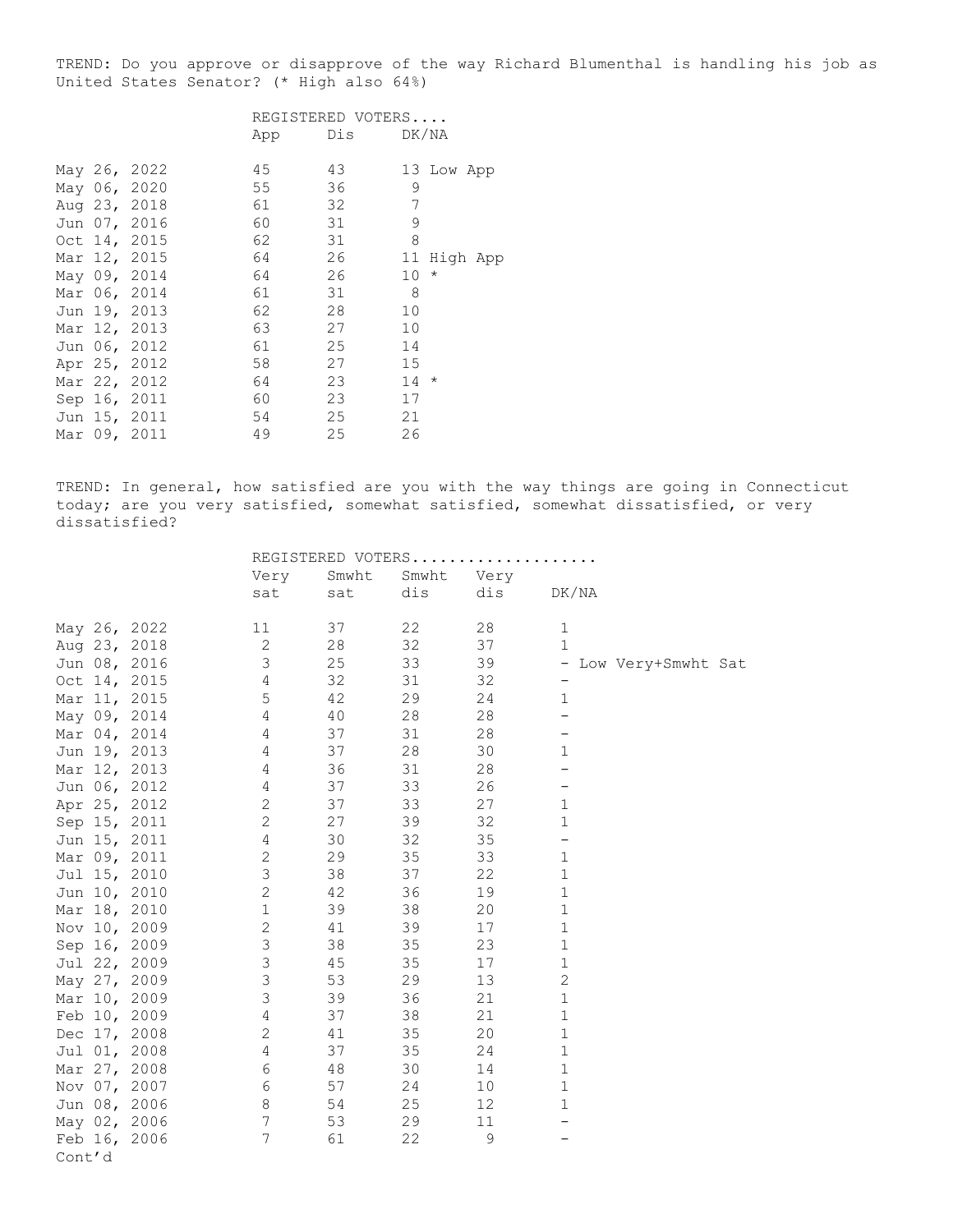TREND cont'd: In general, how satisfied are you with the way things are going in Connecticut today; are you very satisfied, somewhat satisfied, somewhat dissatisfied, or very dissatisfied?

|  |              |                 |     | REGISTERED VOTERS |                |              |                       |  |
|--|--------------|-----------------|-----|-------------------|----------------|--------------|-----------------------|--|
|  |              | Very            |     | Smwht             | Smwht<br>Very  |              |                       |  |
|  |              | sat             | sat | dis               | dis            | DK/NA        |                       |  |
|  | Jan 12, 2006 | 7               | 59  | 23                | 10             | 1            |                       |  |
|  | Jul 27, 2005 | 6               | 60  | 25                | 8              | $\mathbf 1$  |                       |  |
|  | Apr 07, 2005 | 6               | 54  | 29                | 11             | 1            |                       |  |
|  | Feb 18, 2005 | 5               | 53  | 29                | 12             | $\mathbf 1$  |                       |  |
|  | Jan 13, 2005 | 10              | 57  | 24                | $\,8\,$        | $\mathbf{2}$ |                       |  |
|  | Nov 24, 2004 | 8               | 58  | 23                | 10             | $\mathbf 1$  |                       |  |
|  | Aug 19, 2004 | 7               | 50  | 29                | 12             | 3            |                       |  |
|  | Jun 30, 2004 | $\mathfrak{Z}$  | 48  | 31                | 16             | $\mathbf{2}$ |                       |  |
|  | Jun 04, 2004 | $\mathfrak{Z}$  | 43  | 36                | 18             | $\mathbf{1}$ |                       |  |
|  | Nov 21, 2003 | $\overline{4}$  | 43  | 33                | 19             | $\mathbf 1$  |                       |  |
|  | Oct 09, 2003 | $\overline{4}$  | 38  | 34                | 23             | 1            |                       |  |
|  | Jul 31, 2003 | $\overline{4}$  | 34  | 37                | 24             | $\mathbf 1$  |                       |  |
|  | Apr 30, 2003 | $\overline{4}$  | 40  | 38                | 18             | 1            |                       |  |
|  | Mar 13, 2003 | 4               | 32  | 34                | 29             | $\mathbf{1}$ |                       |  |
|  | Oct 02, 2002 | 10              | 57  | 24                | 8              | $\mathbf 1$  |                       |  |
|  | Jul 31, 2002 | $7\phantom{.0}$ | 58  | 26                | $\,8\,$        | $\mathbf 1$  |                       |  |
|  | May 23, 2002 | 9               | 62  | 21                | $\overline{7}$ | $\mathbf 1$  |                       |  |
|  | Feb 14, 2002 | 11              | 63  | 21                | $\mathsf S$    | $\mathbf 1$  |                       |  |
|  | Dec 19, 2001 | 14              | 63  | 18                | $\mathsf 3$    | $\mathbf 1$  |                       |  |
|  | Feb 22, 2001 | 13              | 60  | 20                | $\epsilon$     | $\mathbf{1}$ |                       |  |
|  | Oct 21, 1998 | 21              | 62  | 14                | 3              |              | - High Very+Smwht Sat |  |
|  | Oct 01, 1998 | 20              | 61  | 14                | 4              | $\mathbf 1$  |                       |  |
|  | Jun 24, 1998 | 14              | 61  | 17                | 6              | $\mathbf 1$  |                       |  |
|  | Apr 01, 1998 | 14              | 59  | 19                | 6              | $\mathbf{1}$ |                       |  |
|  | Feb 18, 1998 | 14              | 60  | 20                | 6              | $\mathbf 1$  |                       |  |
|  | Nov 19, 1997 | 7               | 54  | 28                | 10             | 1            |                       |  |
|  | Oct 08, 1997 | 8               | 52  | 28                | 12             | $\mathbf 1$  |                       |  |

TREND: Do you approve or disapprove of the way Ned Lamont is handling the response to the coronavirus?

|  |              | REGISTERED VOTERS |     |       |  |  |
|--|--------------|-------------------|-----|-------|--|--|
|  |              | App               | Dis | DK/NA |  |  |
|  | May 26, 2022 | 71                | 23  | 6     |  |  |
|  | May 06, 2020 | 78.               | 17  | 5.    |  |  |

TREND: Do you think abortion should be legal in all cases, legal in most cases, illegal in most cases or illegal in all cases?

|  |              | $LEGAL$ $ILLEGAL$ |      |    | REGISTERED VOTERS |       |  |
|--|--------------|-------------------|------|----|-------------------|-------|--|
|  |              | AII I             | Most |    | Most All          | DK/NA |  |
|  | May 26, 2022 | 37                | - 31 | 18 | 5 <sup>5</sup>    |       |  |
|  | May 02, 2006 | 31                | 38   | 16 |                   |       |  |
|  | Mar 18, 2003 | 29                | 4 N  | 17 | 1 N               |       |  |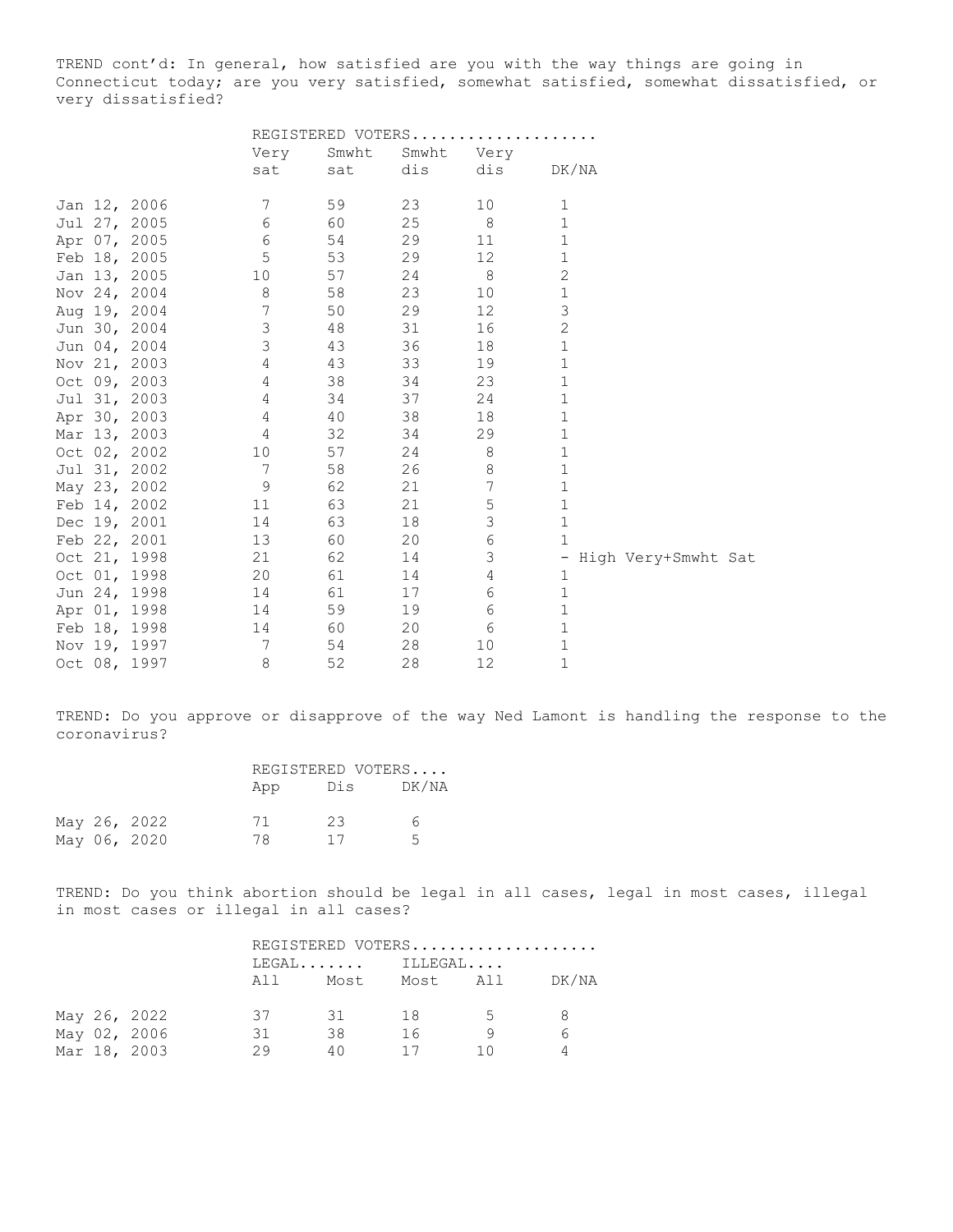TREND: Would you describe the state of Connecticut's economy these days as excellent, good, not so good, or poor?

|  |              | REGISTERED VOTERS               |             |        |           |                 |
|--|--------------|---------------------------------|-------------|--------|-----------|-----------------|
|  |              |                                 |             | Not so |           |                 |
|  |              |                                 | Exclnt Good |        | Good Poor | DK/NA           |
|  | May 26, 2022 | 3                               | 37          | 34     | 23        | 3               |
|  | May 06, 2020 | $\mathbf{1}$                    | 24          | 46     | 28        | 2               |
|  | Aug 23, 2018 | $\mathbf{1}$                    | 25          | 39     | 32        | $\mathbf{2}$    |
|  | Jun 08, 2016 | $\mathbf{1}$                    | 19          | 39     | 41        | $\mathbf{1}$    |
|  | Oct 14, 2015 | $\frac{1}{2}$ and $\frac{1}{2}$ | 24          | 44     | 31        | $\mathbf{1}$    |
|  | Mar 11, 2015 | $\mathbf{1}$                    | 34          | 43     | 21        | $\mathbf{1}$    |
|  | May 09, 2014 | $\mathbf{1}$                    | 30          | 40     | 29        | $\mathbf 1$     |
|  | Mar 06, 2014 | $ -$                            | 24          | 45     | 28        | 2               |
|  | Jun 19, 2013 | $\mathbf{1}$                    | 23          | 41     | 34        | $\overline{c}$  |
|  | Apr 25, 2012 | $\overline{\phantom{m}}$        | 19          | 51     | 28        | $\mathbf{1}$    |
|  | Jun 15, 2011 |                                 | 15          | 48     | 35        |                 |
|  | Jul 23, 2009 | $-$                             | 13          | 57     | 28        | $\mathbf{1}$    |
|  | Feb 10, 2009 |                                 | 6           | 53     | 39        | 1 Low Exc+Good  |
|  | Dec 17, 2008 |                                 | 11          | 62     | 26        | $\mathbf{1}$    |
|  | Jul 01, 2008 | $\mathbf{1}$                    | 29          | 48     | 22        | $\mathbf 1$     |
|  | Apr 07, 2005 | $\mathbf{2}$                    | 43          | 41     | 12        | 2               |
|  | Nov 24, 2004 | 2                               | 51          | 36     | -8        | 3               |
|  | Jun 04, 2004 | $\mathbf{1}$                    | 41          | 42     | 14        | $\mathbf{2}$    |
|  | Nov 21, 2003 | $\mathbf{2}$                    | 37          | 43     | 18        | $\mathbf 1$     |
|  | Oct 09, 2003 | $1\,$                           | 29          | 47     | 22        | $\mathbf 1$     |
|  | Jul 31, 2003 | $\mathbf{1}$                    | 28          | 47     | 23        | $1\,$           |
|  | Mar 13, 2003 | $1\,$                           | 22          | 50     | 26        | $\mathbf{1}$    |
|  | Dec 20, 2001 | 3                               | 51          | 38     | 7         | 1 High Exc+Good |

TREND: Do you think Connecticut's economy is getting better, getting worse, or staying about the same?

|  |              | REGISTERED VOTERS |              |            |               |               |  |  |
|--|--------------|-------------------|--------------|------------|---------------|---------------|--|--|
|  |              |                   | Better Worse | Same DK/NA |               |               |  |  |
|  |              |                   |              |            |               |               |  |  |
|  | May 26, 2022 | 13                | 45           | 40         | 3             |               |  |  |
|  | Aug 23, 2018 | 12                | 36           | 49         | 3             |               |  |  |
|  | Jun 08, 2016 | 6                 | 53           | 41         |               | 1 Low Better  |  |  |
|  | Oct 14, 2015 | 10                | 41           | 48         |               |               |  |  |
|  | Mar 11, 2015 | 22                | 25           | 51         |               | 2 High Better |  |  |
|  | May 09, 2014 | 21                | 27           | 50         |               |               |  |  |
|  | Mar 06, 2014 | 16                | 30           | 52         | 2             |               |  |  |
|  | Jun 19, 2013 | 20                | 31           | 48         | $\mathbf{1}$  |               |  |  |
|  | Aug 01, 2002 | 12                | 34           | 52         | $\mathcal{L}$ |               |  |  |
|  | Feb 22, 2001 | 16                | 22           | 60         | 3             |               |  |  |